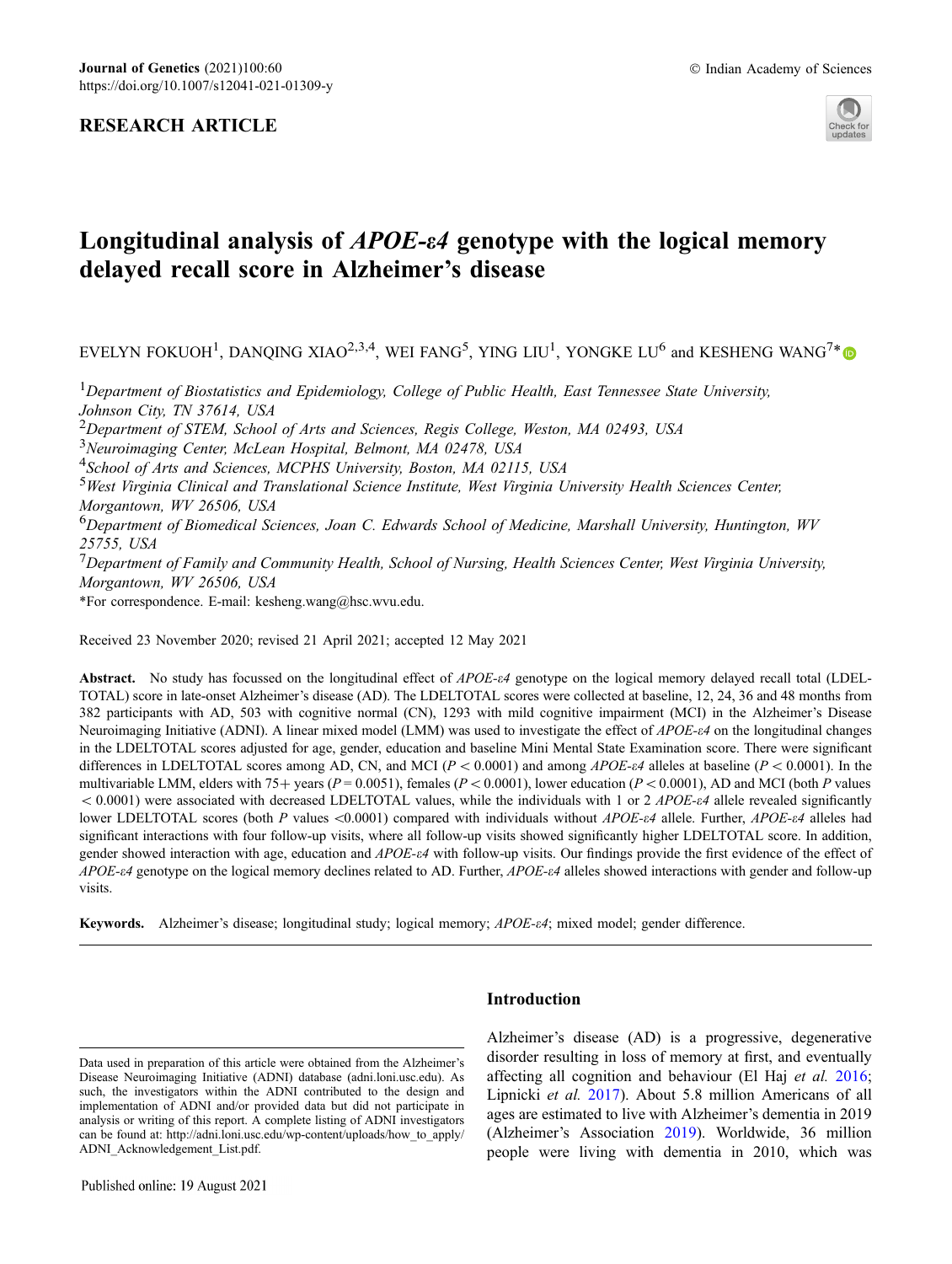predicted to rise to 66 million by 2030 and to 115 million by 2050 (Prince et al. [2015](#page-8-0)).

Almost 50% to 80% of the AD has been associated with genetics cause according to twin and family studies (Gatz et al. [2006;](#page-7-0) Wingo [2012](#page-8-0)). The Apolipoprotein (APOE) gene located at 19q13.32 (Olaisen et al. [1982;](#page-8-0) Das et al. [1985;](#page-7-0) Lusis et al. [1986\)](#page-8-0) encodes an apolipoprotein E, a glycoprotein, which is highly expressed in the brain, transports cholesterol and lipoproteins in link to memory (Mattson and Arumugam [2018\)](#page-8-0). APOE- $\varepsilon$ 4 is the most significant genetic risk factor for accelerated cognitive decline and AD (Wisdom et al. [2011;](#page-8-0) Oliveira and Lourenco [2016](#page-8-0); Sibbett et al. [2018;](#page-8-0) Najm et al. [2019;](#page-8-0) Yamazaki et al. [2019](#page-8-0)). Further, the APOE- $\varepsilon$ 4 allele has been associated with decline in verbal memory in middle-aged and older adults without dementia (Lavretsky et al. [2003\)](#page-8-0) and episodic and working memory in healthy and cognitively normal older adults (Liu et al. [2010](#page-8-0); Lim et al. [2012\)](#page-8-0). Moreover, the APOE-e4 allele was associated with decreased interhemispheric resting-state functional connectivity, which was attributed to memory performance in carriers (Luo et al. [2016](#page-8-0)) and contributed to poorer performance on a logical memory test in dementia cases (Sibbett et al. [2018](#page-8-0)). Other studies have found that APOE-e4 carriers perform worse on measures of memory than noncarriers while remaining clinically asymp-tomatic (Caselli et al. [2011;](#page-7-0) Wisdom et al. [2011](#page-8-0)). However, some studies found that *APOE-<sup>e4</sup>* positivity does not correlate with memory decline (Kim *et al.* [2002](#page-8-0); Bunce *et al.* [2004](#page-7-0)) and APOE-e4 does not influence memory abilities with verbal and spatial memory in a normal population of 70-year-old (Luciano et al. [2009\)](#page-8-0).

The logical memory is a clinical measure of the episodic memory from the Wechsler Memory Scale-Revised (Wechsler [1987\)](#page-8-0), which is widely used (Battista et al. [2017\)](#page-7-0) and involves repeated verbal words learned, considered to be one of the best predictors for the conversion of mild cognitive impairment (MCI) to AD (Bondi et al. [2008](#page-7-0); El Haj et al. [2016](#page-7-0)). Mixedeffects model including both fixed effects and random effects has been proposed to analyse longitudinal correlated data, for example in the effect of *APOE-ε4* on AD-related phenotypes (e.g., Manning et al. [2014;](#page-8-0) Mormino et al. [2014;](#page-8-0) Paranjpe et al. [2019](#page-8-0)). However, no study has been done on the longitudinal effect of the  $APOE$ - $\varepsilon$ 4 genotype on the logical memory delayed recall total score (LDELTOTAL) in AD, MCI, and cognitive normal (CN) individuals. The aims of this study were to detect the longitudinal effect of APOE- $\varepsilon$ 4 genotype on the LDELTOTAL among AD, CN and MCI individuals using linear mixed models (LMMs) and to test whether there is gender difference.

### Materials and methods

# Study subjects

Data used in the preparation of this article were obtained from the Alzheimer's Disease Neuroimaging Initiative (ADNI) database (adni.loni.usc.edu). The ADNI was launched in 2003 as a public-private partnership, led by Principal Investigator Michael W. Weiner, MD. The primary goal of ADNI has been to test whether serial magnetic resonance imaging (MRI), positron emission tomography (PET), other biological markers, and clinical and neuropsychological assessment can be combined to measure the progression of mild cognitive impairment (MCI) and early Alzheimer's disease (AD). The ADNI study began in 2004 as a multicentre that provides services to the United States and Canada. The ADNI is an ongoing, longitudinal, multicentre study designed to develop clinical, imaging, genetic and biochemical biomarkers for the early detection and tracking of AD. For this study, the merged data was used from several components of ADNI. The total sample size of the baseline data is 2178 including 382 with AD, 503 with CN, and 1293 with MCI.

### Measures

Demographic variables included gender, age and educational levels. Gender was self-reported as either male or female. Age was classified into three groups:  $\leq 65$  years, 66–75 years and  $76+$  years. Race consisted of three subgroups: non-Hispanic White, non-Hispanic African American, and Hispanic. Years of education was classified into  $\leq 12$  years,  $13-16$  years, and  $17+$  years.

The Mini Mental State Examination (MMSE) was administered to provide a global measure of mental status, evaluating five cognitive domains: orientation, registration, attention and calculation, recall, and language (Cockrell and Folstein [1988\)](#page-7-0). The logical memory (LM) test is a modified version of the episodic memory assessment from the Wechsler Memory Scale-Revised (WMS-R) (Wechsler [1987\)](#page-8-0)––one of the most widely used clinical measures of memory. Subjects were asked to recall a short story that consists of 25 pieces of information, both immediately after it was read to the subject, and after a 30-min delay (Hua et al. [2008](#page-7-0)). In our study, we used the LDELTOTAL reported in the ADNI database. The LDELTOTAL were measured at baseline, 12, 24, 36 and 48 months.

The data of *APOE-* $\epsilon$ *4* genotypes were extracted from the ADNI database. APOE genotyping was performed on DNA samples obtained from subjects' blood, using an APOE genotyping kit, the details are described in [http://adni.loni.](http://www.adni.loni.usc.edu/wp-content/uploads/2010/09/ADNI_GeneralProceduresManual.pdf) [usc.edu/wp-content/uploads/2010/09/ADNI\\_GeneralProced](http://www.adni.loni.usc.edu/wp-content/uploads/2010/09/ADNI_GeneralProceduresManual.pdf) [uresManual.pdf](http://www.adni.loni.usc.edu/wp-content/uploads/2010/09/ADNI_GeneralProceduresManual.pdf). APOE-e4 carriers were defined as individuals with at least one  $\varepsilon$ 4 allele ( $\varepsilon$ 4/ $\varepsilon$ 4 designated as *APOE*- $\epsilon$ 4-2,  $\epsilon$ 4/ $\epsilon$ 3 or  $\epsilon$ 4/ $\epsilon$ 2 as *APOE-* $\epsilon$ *4*-1), while noncarriers were defined as individuals with no  $\varepsilon$ 4 allele (APOE- $\varepsilon$ 4-0) (table [1](#page-2-0)).

### Statistical methods

The categorical variables are presented in their raw counts along with the proportions for categorical variables and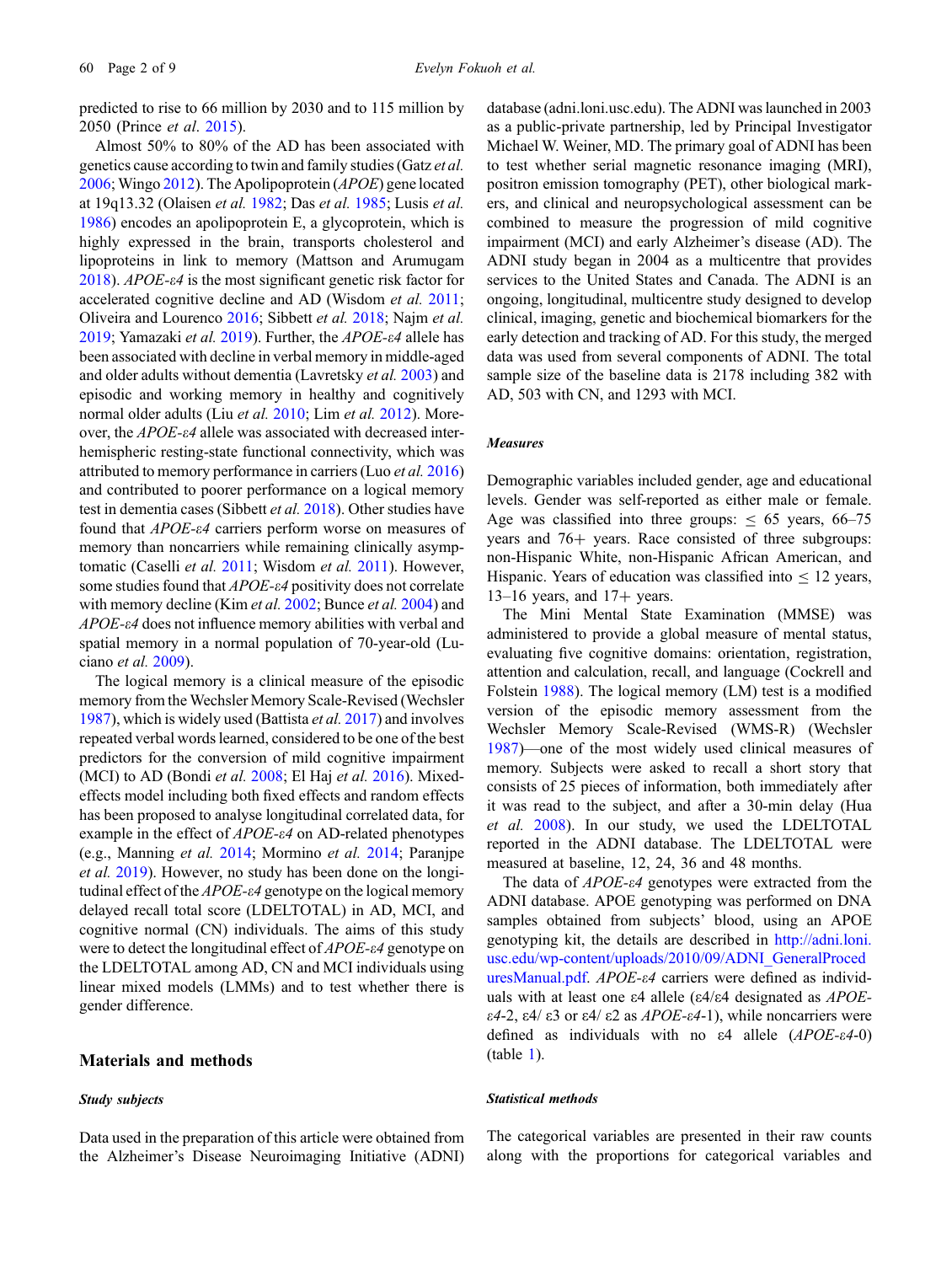| - 13                  |                  |                  |                  |            |                |
|-----------------------|------------------|------------------|------------------|------------|----------------|
| Variable              | <b>CN</b>        | MCI              | AD               | $\chi^2/F$ | $\overline{P}$ |
| Gender                |                  |                  |                  |            |                |
| Male                  | 236              | 707              | 219              | 11.71      | 0.0029         |
| Female                | 267              | 586              | 163              |            |                |
| $APOE - \varepsilon4$ |                  |                  |                  |            |                |
| $\boldsymbol{0}$      | 357              | 644              | 116              | 159.01     | < 0.0001       |
|                       | 125              | 464              | 170              |            |                |
| $\overline{2}$        | 13               | 110              | 72               |            |                |
| Age (years)           |                  |                  |                  |            |                |
| $\leq 65$             | 19               | 203              | 47               | 79.49      | < 0.0001       |
| $66 - 75$             | 285              | 580              | 136              |            |                |
| $76+$                 | 199              | 510              | 199              |            |                |
| Race                  |                  |                  |                  |            |                |
| White                 | 449              | 1181             | 350              | 2.70       | 0.6092         |
| AA                    | 32               | 60               | 18               |            |                |
| Hispanic              | 22               | 52               | 14               |            |                |
| Education (years)     |                  |                  |                  |            |                |
| $\leq 12$             | 50               | 55               | 89               | 46.52      | < 0.0001       |
| $13 - 16$             | 221              | 162              | 182              |            |                |
| $17+$                 | 244              | 161              | 113              |            |                |
| <b>MMSE</b>           |                  |                  |                  |            |                |
| Mean $\pm$ SD         | $29.08 \pm 1.11$ | $28.35 \pm 1.54$ | $23.17 \pm 2.07$ | 951.27     | < 0.0001       |
| <b>LDELTOTAL</b>      |                  |                  |                  |            |                |
| Mean $\pm$ SD         | $13.34 \pm 3.35$ | $7.33 \pm 4.52$  | $1.35 \pm 1.84$  | 999.35     | < 0.0001       |

<span id="page-2-0"></span>Table 1. Descriptive statistics at baseline.

CN, cognitive normal; MCI, mild cognitive impairment; AD, Alzheimer disease; AA, non-Hispanic African American; MMSE, mini mental state examination; LDELTOTAL, logical memory delayed recall total score; SD, standard deviation. P value is based on chi-square test or F test in ANOVA.

Table 2. One-way ANOVA of LDELTOTAL scores by APOE- $\epsilon$ 4 status.

| Visit             | n    | $APOE$ -ε4-0<br>mean $\pm$ SD | $APOE$ - $\varepsilon$ 4-1<br>mean $\pm$ SD | $APOE - \varepsilon 4 - 2$<br>mean $\pm$ SD | $F$ -value, $P$       |
|-------------------|------|-------------------------------|---------------------------------------------|---------------------------------------------|-----------------------|
| Baseline (months) | 2190 | $9.08 \pm 5.21$               | $6.62 \pm 5.42$                             | $4.36 \pm 4.64$                             | $94.28 \times 0.0001$ |
| 12                | 1768 | $9.41 \pm 5.91$               | $6.06 \pm 5.93$                             | $4.13 \pm 5.13$                             | $88.84 \leq 0.0001$   |
| 24                | 1370 | $10.37 \pm 5.98$              | $6.80 \pm 6.55$                             | $4.15 \pm 5.22$                             | $80.90 \leq 0.0001$   |
| 36                | 827  | $10.21 \pm 5.96$              | $6.97 \pm 6.40$                             | $3.60 \pm 5.23$                             | $49.41 \leq 0.0001$   |
| 48                | 695  | $11.43 \pm 5.50$              | $8.07 \pm 6.68$                             | $4.87 \pm 5.61$                             | $39.78 \leq 0.0001$   |

SD, standard deviation. P value is based on F test in one-way ANOVA.

continuous variables were presented in the form of mean  $\pm$ SD. Chi-square test was used to examine the associations of categorical variables with AD diagnostics, while one-way ANOVA was performed to determine the differences in continuous variables among AD diagnostics.

The multivariable LMMs including APOE- $\varepsilon$ 4 as fixed effect and subject as random effect was used to examine the longitudinal changes in LDELTOTAL as a continuous trait adjusting for age, sex, race, education and MMSE. To investigate whether the association between APOE-e4 status and LDELTOTAL differs at different years, the  $APOE-\varepsilon/4 \times$  follow-up visit interaction was created and tested. To test the effects of gender, interaction terms between gender and each of other factors were added in the LMMs; especially a threeway interaction (gender  $\times$  APOE- $\varepsilon$ 4  $\times$  visit interaction) was included. To examine gender differences of the associations,

multivariable LMM stratified by gender was applied to adjust for potential risk factors. The repeated measures longitudinal analyses were performed using PROC MIXED in SAS 9.4. All statistical analyses were performed using SAS (v.9.4).

This multicentered research project was approved by institutional review boards at each site and has obtained authorized written informed consent from participants [\(http://](http://adni.loni.usc.edu/) [adni.loni.usc.edu/\)](http://adni.loni.usc.edu/). There was an Institutional Review Board exemption for current study due to secondary data analysis.

### Data availability statement

The data were downloaded from the ADNI database [\(http://](http://adni.loni.usc.edu/) [adni.loni.usc.edu/\)](http://adni.loni.usc.edu/). Application for access to the ADNI data can be submitted by anyone at [http://adni.loni.usc.edu/data-](http://adni.loni.usc.edu/data-samples/access-data/)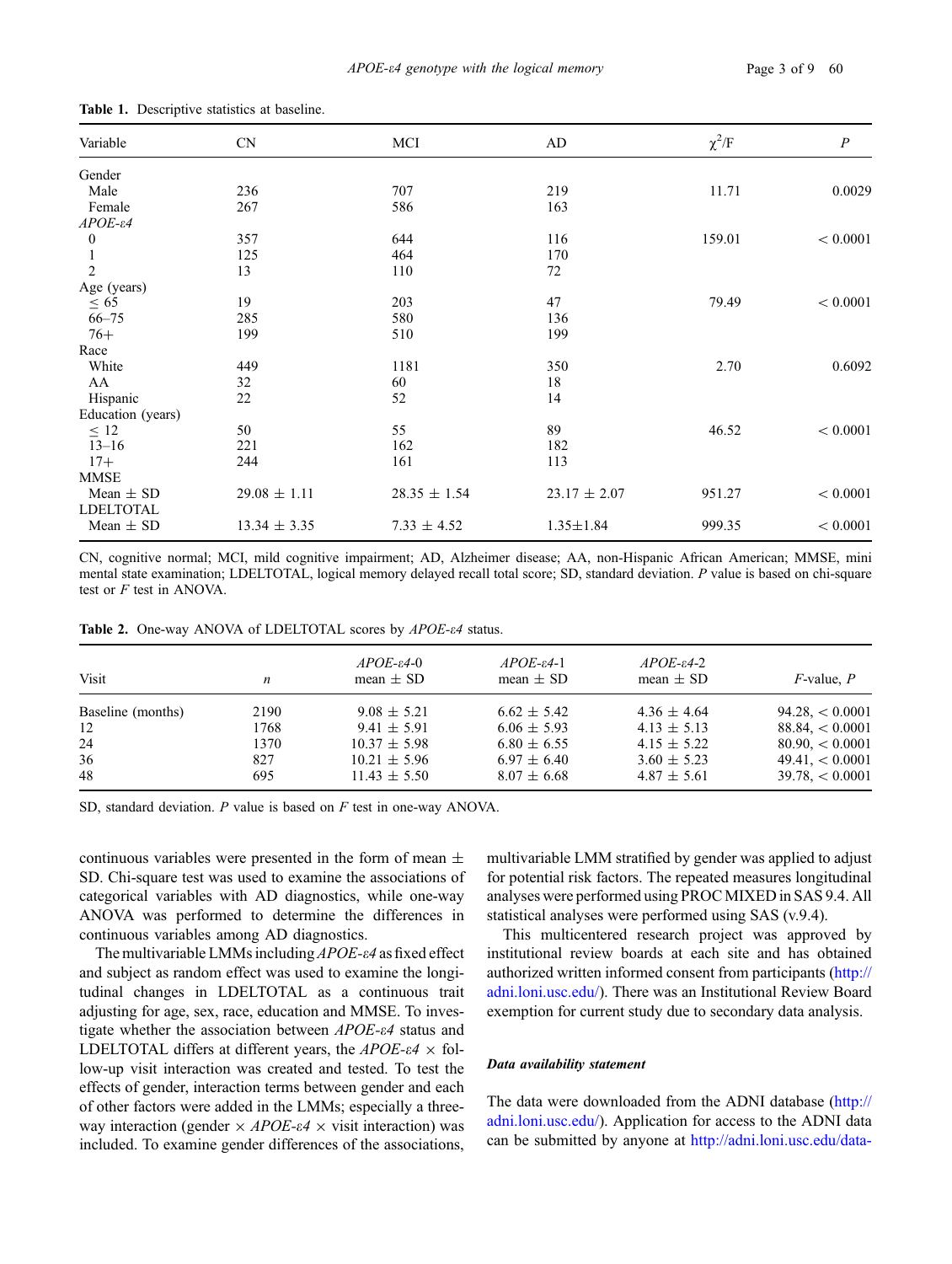[samples/access-data/.](http://adni.loni.usc.edu/data-samples/access-data/) The process includes completion of an online application form and acceptance of Data Use Agreement. All data used in the study were downloaded from ADNI in May 2020.

# **Results**

### Baseline descriptive statistics

There are significant associations of diagnostic status with gender,  $APOE-*e*4$ , age group, and education levels ( $P = 0.0029$ , <  $0.0001, < 0.0001$  and  $< 0.0001$ , respectively) (table [1\)](#page-2-0). There was no difference in diagnosis among the three racial groups. Further, one-way ANOVA revealed significant differences in MMSE and LDELTOTAL among AD, CN and MCI (all  $P$  values  $< 0.0001$ ); while AD group has lower mean values in the MMSE and LDELTOTAL than those in CN and MCI (table [1](#page-2-0)).

### Cross-sectional differences in LDELTOTAL by APOE-e4

One-way ANOVA revealed significant differences in LDELTOTAL among APOE- $\varepsilon$ 4 alleles at baseline and four years follow-up (all P values  $\langle 0.0001 \rangle$  (table [2](#page-2-0)). Further, the individuals with 1 or 2  $APOE-64$  allele revealed lower LDELTOTAL scores compared with individuals without  $APOE$ - $\varepsilon$ 4 allele (figure 1).

#### Three-way interaction of gender  $\times$  APOE-e4  $\times$  visit

Gender had significant interactions with age group ( $P =$ 0.0482), education levels ( $P = 0.0192$ ), and APOE- $\varepsilon$ 4 and

Table 3. Gender  $\times$  APOE- $\epsilon$ 4  $\times$  visit interaction with the LDEL-TOTAL scores.

| Variable                                  | $\beta \pm SE$   | t-value, $P$    |
|-------------------------------------------|------------------|-----------------|
| Visit * $APOE$ - $\varepsilon$ 4 * gender |                  |                 |
| 12 months*1*male                          | $-0.83 \pm 0.24$ | $-3.48, 0.0005$ |
| 12 months*1*female                        | $-0.48 \pm 0.26$ | $-1.84, 0.0663$ |
| 12 months*2*male                          | $-0.33 \pm 0.36$ | $-0.90, 0.3693$ |
| 12 months*2*female                        | $-1.00 \pm 0.44$ | $-2.27, 0.0232$ |
| Visit * $APOE$ - $\varepsilon$ 4 * gender |                  |                 |
| 24 months*1*male                          | $-0.61 \pm 0.27$ | $-2.27, 0.0236$ |
| 24 months*1*female                        | $-0.61 \pm 0.29$ | $-2.08, 0.0380$ |
| 24 months*2*male                          | $-1.12 \pm 0.43$ | $-2.60, 0.0095$ |
| 24 months*2*female                        | $-0.60 \pm 0.51$ | $-2.17, 0.2425$ |
| Visit * $APOE$ - $\varepsilon$ 4 * gender |                  |                 |
| 36 months*1*male                          | $-1.06 \pm 0.35$ | $-3.03, 0.0025$ |
| 36 months*1*female                        | $-0.84 \pm 0.40$ | $-2.12, 0.0345$ |
| 36 months*2*male                          | $-1.31 \pm 0.57$ | $-2.29, 0.0221$ |
| 36 months*2*female                        | $-1.89 \pm 0.68$ | $-2.77, 0.0057$ |
| Visit * $APOE$ - $\varepsilon$ 4 * gender |                  |                 |
| 48 months*1*male                          | $-0.82 \pm 0.37$ | $-2.21, 0.0270$ |
| 48 months*1*female                        | $-1.04 \pm 0.40$ | $-2.56, 0.0104$ |
| 48 months*2*male                          | $-0.18 \pm 0.63$ | $-0.29, 0.7711$ |
| 48 months*2*female                        | $-1.40 \pm 0.78$ | $-1.79, 0.0738$ |

visits  $(P = 0.001)$  (data not shown). The results of three-way interaction (gender  $\times$  APOE- $\epsilon$ 4  $\times$  visit interaction) are presented in table 3. A graphical display of three-way interactions was further shown by two-way interactions between *APOE-e4* and visit separately for male and female (figure [2](#page-4-0), a&b).

### Multivariable LMM analysis of LDELTOTAL scores

The longitudinal changes in LDELTOTAL were examined in the multivariable LMM adjusted for baseline



Simple Bar Mean of LDELTOTAL by Month by APOE-64

Figure 1. Logic memory delayed recall total score by follow-up visits and  $APOE-ε4$  alleles.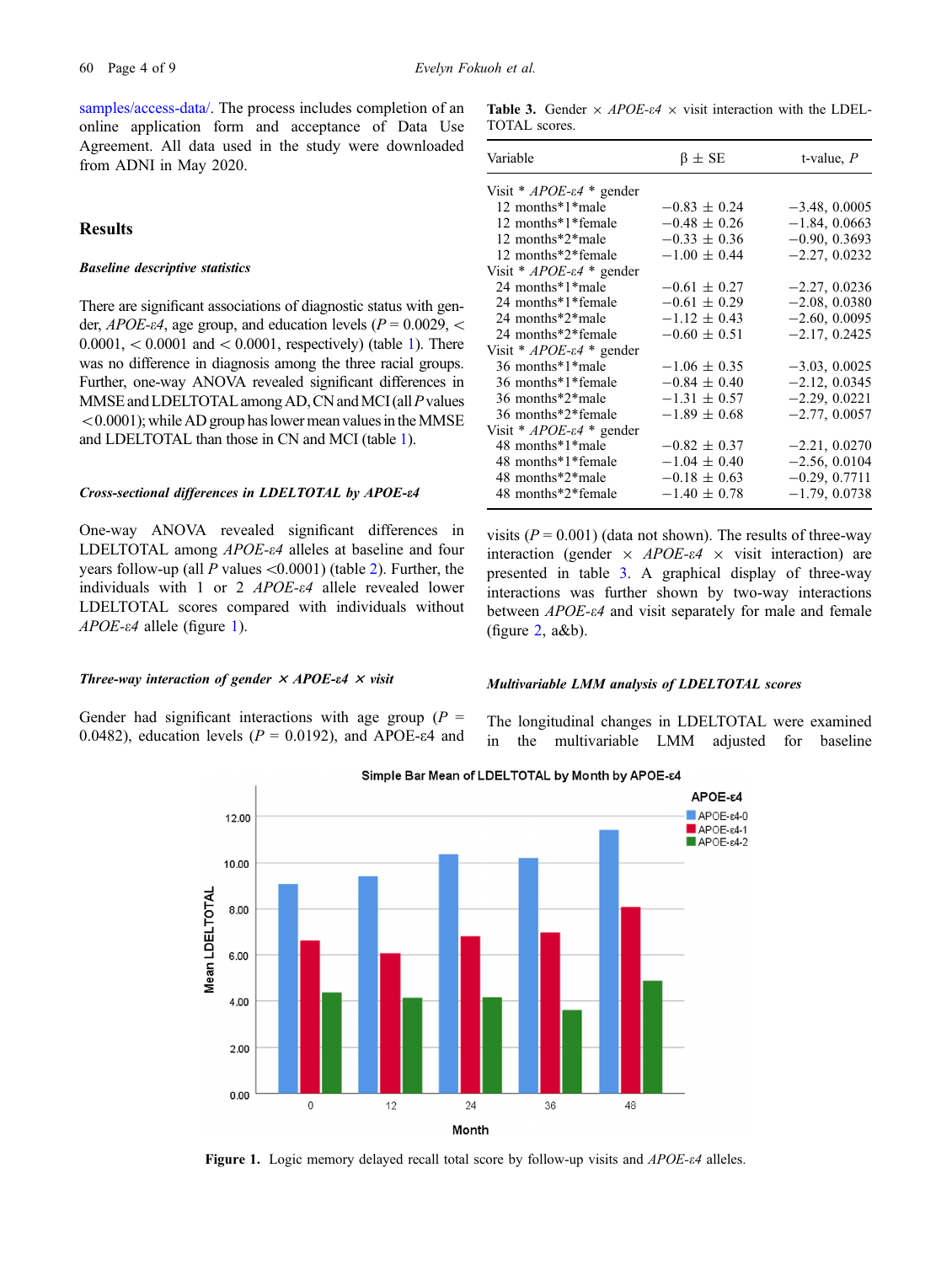<span id="page-4-0"></span>

Figure 2. Gender  $\times$  APOE-e4  $\times$  visit interaction for logic memory delayed recall total score. The y axis is the estimated marginal means of the logic memory delayed recall total score. The x axis is  $APOE- $\epsilon$$  alleles. Three-way interaction is expressed by two-way interaction between  $APOE-*e*4$  and visit separately for male (a) and female (b).

characteristics such as age, gender, race, education, diagnostic status and MMSE (table [4](#page-5-0)). In the whole sample, all the independent variables except race were significantly associated with longitudinal changes in LDELTOTAL ( $P \leq$ 0.05). Particularly elders with  $75+$  years ( $P = 0.0051$ ), gender ( $P \, < \, 0.0001$ ), AD and MCI (both P values  $\lt$ 0.0001) were associated with decreased LDELTOTAL values. The individuals with one or two  $APOE-64$  alleles revealed significantly lower LDELTOTAL scores (both P values  $\lt$  0.0001) compared with individuals without APOE-e4 allele, whereas individuals with higher education were associated with increased LDELTOTAL values ( $P$  < 0.0001). Further, there was significant interaction between  $APOE-<sub>e4</sub>$  alleles and years of follow-up at years 1, 2, 3 and 4 (except for, at year 4 comparing APOE-e4-2 with APOE- $\varepsilon$ 4-0) when one or two APOE- $\varepsilon$ 4 alleles decreased LDEL-TOTAL scores.

Stratified by gender,  $75+$  years was associated with LDELTOTAL just in females ( $P = 0.0024$ ), while there were gender differences in the interaction between APOE-e4 alleles and years of follow-up at years 1, 2, 3 and 4.

# Discussion

In the present study, we conducted a longitudinal study of the association between  $APOE-ef$  gene and LDELTOTAL scores. The results revealed that there were significant differences in LDELTOTAL scores among AD, CN, and MCI at baseline and among APOE-e4 alleles at baseline and a four-year follow-up. Further, the individuals with one or two APOE-e4 alleles revealed significant lower LDELTOTAL scores compared with individuals without APOE- $\varepsilon$ 4 allele. The  $APOE-64$  gene was significantly associated with LDELTOTAL scores adjusting for age, gender, education, and MMSE; meanwhile significant interactions between APOE- $\varepsilon$ 4 and time of follow-up were found. Additionally, gender showed interaction with age, education and APOE-e4 with follow-up visits.

Previous study found that the effect of COMT genotype on verbal declarative memory in a cohort of healthy 79 years old was independent of the effect of APOE genotype, and similar in effect size (Harris et al. 2005). One study reported significant interactions between A $\beta$  and APOE- $\epsilon$ 4 status in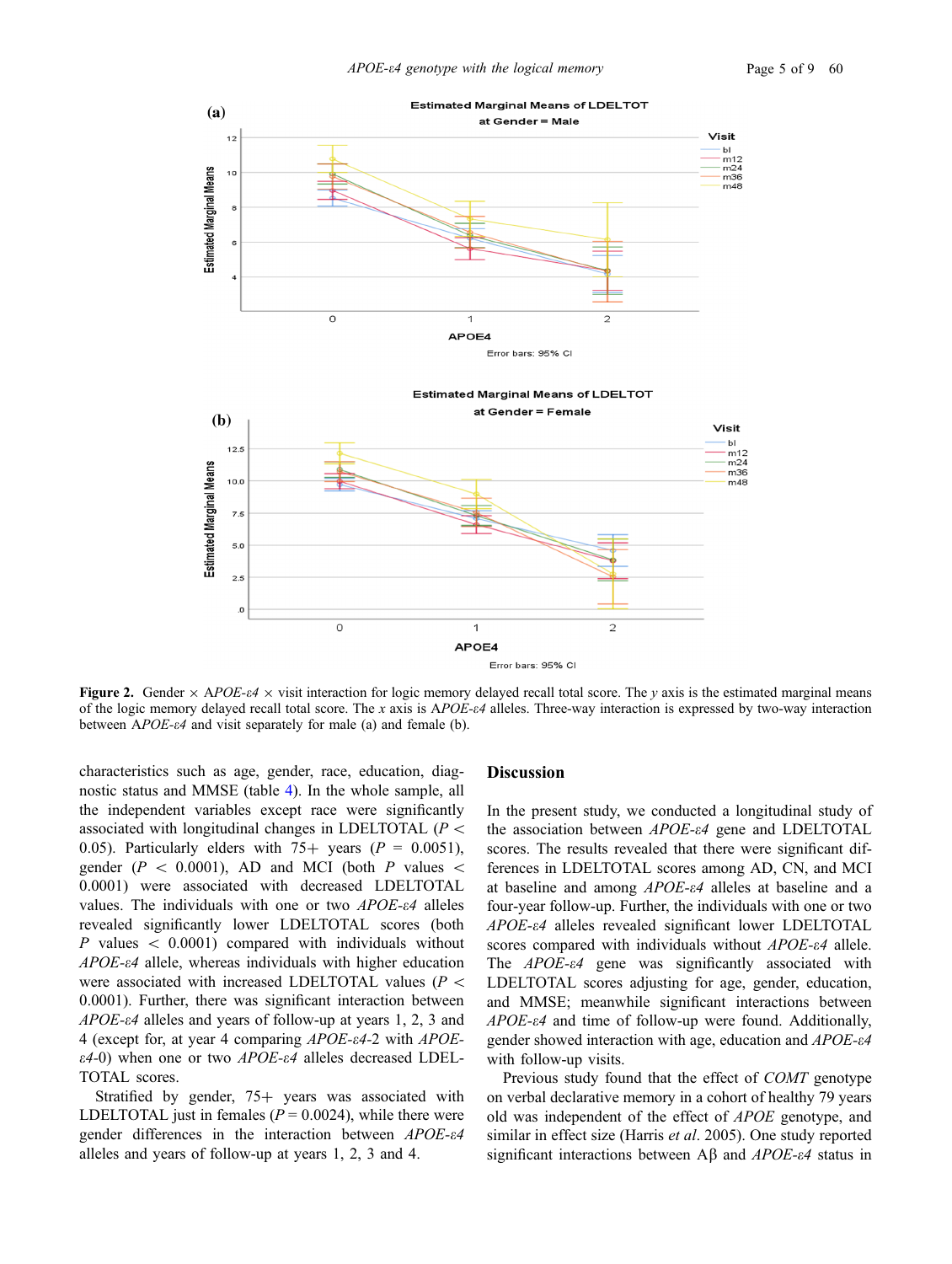<span id="page-5-0"></span>Table 4. Linear mixed model analysis of APOE-e4 gene with the LDELTOTAL scores.

| Variable                                      | Whole sample<br>$\beta \pm SE$ | t-value, $P$          | Male<br>$\beta \pm SE$ | t-value, $P$         | Female<br>$\beta \pm SE$ | t-value, $P$        |
|-----------------------------------------------|--------------------------------|-----------------------|------------------------|----------------------|--------------------------|---------------------|
| Gender (ref=male)                             |                                |                       |                        |                      |                          |                     |
| Female                                        | $-0.74 \pm 0.16$               | $-4.73, < 0.0001$     |                        |                      |                          |                     |
| $APOE$ - $\varepsilon$ 4 (ref=0)              |                                |                       |                        |                      |                          |                     |
| 1                                             | $-0.79 \pm 0.17$               | $-4.62, < 0.0001$     | $-0.65 \pm 0.22$       | $-2.98, 0.0030$      | $-1.00 \pm 0.27$         | $-3.76, 0.0002$     |
| 2                                             | $-1.81 \pm 0.29$               | $-6.35, < 0.0001$     | $-1.54 \pm 0.35$       | $-4.35, < 0.0001$    | $-2.26 \pm 0.46$         | $-4.88<0.0001$      |
| Age (ref= $\leq 65$ year)                     |                                |                       |                        |                      |                          |                     |
| $66 - 75$                                     | $0.46 \pm 0.25$                | 1.82, 0.0695          | $0.47 \pm 0.35$        | 1.34, 0.1820         | $0.52 \pm 0.36$          | 1.45, 0.1473        |
| $76+$                                         | $-0.72 \pm 0.25$               | $-2.83, 0.0047$       | $-0.40 \pm 0.35$       | $-1.15, 0.2514$      | $-1.13 \pm 0.37$         | $-3.04, 0.0024$     |
| Race (ref = white)                            |                                |                       |                        |                      |                          |                     |
| AA                                            | $-0.38 \pm 0.38$               | $-1.00, 0.3168$       | $0.15 \pm 0.58$        | 0.26, 0.7958         | $-0.72 \pm 0.50$         | $-1.43, 0.1540$     |
| Hispanic                                      | $0.17 \pm 0.42$                | 0.40, 0.6871          | $-0.30 \pm 0.60$       | $-0.50, 0.6166$      | $0.47 \pm 0.59$          | 0.80, 0.4255        |
| Education (ref = $\leq$ 12 year)              |                                |                       |                        |                      |                          |                     |
| $13 - 16$                                     | $1.42 \pm 0.23$                | 6.21, < 0.0001        | $1.57 \pm 0.31$        | $4.98 \times 0.0001$ | $1.22 \pm 0.33$          | 3.67, 0.0003        |
| $17+$                                         | $2.62 \pm 0.23$                | 11.21, < 0.0001       | $2.35 \pm 0.31$        | 7.55, < 0.0001       | $2.95 \pm 0.35$          | $8.30 \leq 0.0001$  |
| <b>MMSE</b>                                   | $0.33 \pm 0.02$                | $19.12 \times 0.0001$ | $0.33 \pm 0.02$        | $14.50 \leq 0.0001$  | $0.34 \pm 0.03$          | $12.86 \, < 0.0001$ |
| Diagnostics (ref= $CN$ )                      |                                |                       |                        |                      |                          |                     |
| MCI(3)                                        | $-5.13 \pm 0.19$               | $-26.84 < 0.0001$     | $-4.99 \pm 0.25$       | $-19.82 \le 0.0001$  | $-5.24 \pm 0.29$         | $-18.17 < 0.0001$   |
| AD(2)                                         | $-8.83 \pm 0.28$               | $-31.90 \le 0.0001$   | $-8.44 \pm 0.36$       | $-23.69 < 0.0001$    | $-9.17 \pm 0.43$         | $-21.24 < 0.0001$   |
| Visit (ref= $\text{baseline}$ )               |                                |                       |                        |                      |                          |                     |
| 12 months                                     | $0.89 \pm 0.11$                | 7.84 < 0.0001         | $0.71 \pm 0.15$        | 4.71, < 0.0001       | $1.13 \pm 0.17$          | $6.60 \leq 0.0001$  |
| 24 months                                     | $1.14 \pm 0.13$                | $9.10 \leq 0.0001$    | $0.98 \pm 0.17$        | 5.70, < 0.0001       | $1.34 \pm 0.18$          | 7.35, < 0.0001      |
| 36 months                                     | $1.20 \pm 0.16$                | 7.43 < 0.0001         | $1.12 \pm 0.21$        | 5.21, < 0.0001       | $1.31 \pm 0.25$          | 5.35, < 0.0001      |
| 48 months                                     | $1.22 \pm 0.17$                | 7.31, < 0.0001        | $1.01 \pm 0.22$        | 4.54, < 0.0001       | $1.49 \pm 0.25$          | 5.92, < 0.0001      |
| Visit * $APOE$ - $\varepsilon$ 4 (ref= m12*0) |                                |                       |                        |                      |                          |                     |
| 12 months*1                                   | $-0.67 \pm 0.18$               | $-3.77, 0.0002$       | $-0.83 \pm 0.24$       | $-3.51, 0.0005$      | $-0.47 \pm 0.26$         | $-1.80, 0.0719$     |
| 12 months*2                                   | $-0.61 \pm 0.28$               | $-2.16, 0.0312$       | $-0.32 \pm 0.36$       | $-0.89, 0.3711$      | $-1.00 \pm 0.45$         | $-2.24, 0.0252$     |
| Visit * $APOE- \varepsilon 4$ (ref= m24*0)    |                                |                       |                        |                      |                          |                     |
| 24 months*1                                   | $-0.60 \pm 0.20$               | $-3.04, 0.0024$       | $-0.62 \pm 0.27$       | $-2.29, 0.0223$      | $-0.60 \pm 0.29$         | $-2.04, 0.0417$     |
| 24 months*2                                   | $-0.93 \pm 0.33$               | $-2.80, 0.0052$       | $-1.11 \pm 0.43$       | $-2.57, 0.0102$      | $-0.57 \pm 0.51$         | $-1.12, 0.2628$     |
| Visit * $APOE$ - $\varepsilon$ 4 (ref= m36*0) |                                |                       |                        |                      |                          |                     |
| 36 months*1                                   | $-0.96 \pm 0.26$               | $-3.63, 0.0003$       | $-1.08 \pm 0.34$       | $-3.14, 0.0017$      | $-0.81 \pm 0.41$         | $-1.97, 0.04491$    |
| 36 months*2                                   | $-1.54 \pm 0.44$               | $-3.52, 0.0004$       | $-1.30 \pm 0.56$       | $-2.35, 0.0190$      | $-1.84 \pm 0.71$         | $-2.60, 0.0095$     |
| Visit * $APOE$ - $\varepsilon$ 4 (ref= m48*0) |                                |                       |                        |                      |                          |                     |
| 48 months*1                                   | $-0.91 \pm 0.27$               | $-3.33, 0.0009$       | $-0.81 \pm 0.36$       | $-2.26, 0.0243$      | $-1.02 \pm 0.42$         | $-2.45, 0.0145$     |
| 48 months*2                                   | $-0.68 \pm 0.49$               | $-1.38, 0.1685$       | $-0.19 \pm 0.62$       | $-0.31, 0.7559$      | $-1.41 \pm 0.81$         | $-1.74, 0.0826$     |

CN, cognitive normal; MCI, mild cognitive impairment; AD, Alzheimer disease; MMSE, mini mental state examination; LDELTOTAL, memory delayed recall total score; m12, m24, m36, and m48 refer to 12 months, 24 months, 36 months, and 48 months, respectively.

predicting change on both immediate and delayed logical memory scores in healthy individuals using LMM (Mormino et al. [2014\)](#page-8-0). The joint presence of elevated SBP and APOE- $\varepsilon$ 4 is associated with compromised memory function in midlife, when the risk for cognitive decline is otherwise minimal (Oberlin et al. 2015). However, APOE- $\varepsilon$ 4 does not influence memory abilities with verbal and spatial memory in a normal population of 70-year-old (Luciano et al. [2009\)](#page-8-0). A pilot study on heart failure patients also suggested no significant association of APOE- $\varepsilon$ 4 alleles with delayed (recall) memory (Pressler et al. [2017](#page-8-0)). One study supported the role for CR1 and CLU loci variants in influencing episodic memory in African Americans and Caucasians, respectively (Pedraza et al. [2014](#page-8-0)).

The mechanisms of *APOE-* $\varepsilon$ 4 in AD pathogenesis and cognitive decline have been studied at molecular, cellular and brain circuitry levels, although it is probably not fully

understood (Mattson and Arumugam  $2018$ ). APOE- $\varepsilon$ 4 alleles are linked to aggregation of proteinpathies including tau,  $\alpha$ -synuclein, and amyloid- $\beta$ , the process of oxidative stress response and inflammation, dysregulation of synaptogenesis and lipid metabolism, leading to the loss of memory through the loss of neurons, for an example, loss of GABAergic interneurons in hippocampus (Oliveira and Lourenco [2016;](#page-8-0) Najm et al. [2019;](#page-8-0) Yamazaki et al. [2019](#page-8-0)). At anatomic connection-circuitry level, recent functional imaging studies suggest that right medial prefrontal cortex is associated with episodic memory and left prefrontal cortex is associated with semantic memory, along with medial temporal lobe. Functional connectivity appears to be compromised in healthy ageing individuals, but this decrease of connectivity is especially pronounced in AD with the specific network affected the most, such as default mode network (DMN), including prefrontal cortex, posterior parietal lobe, and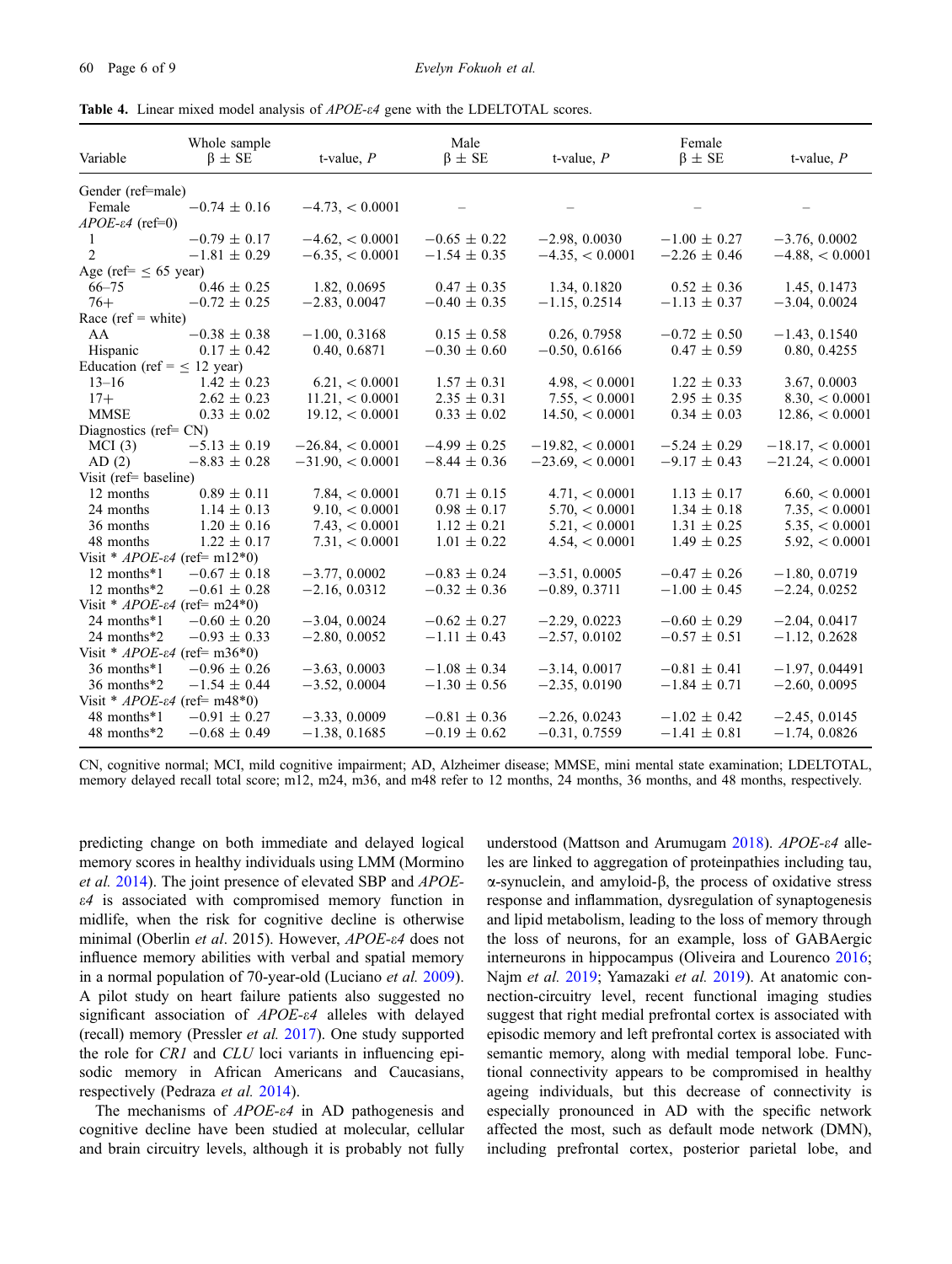medial temporal lobe (MTL) (Dennis and Thompson [2014;](#page-7-0) El Haj et al. [2016](#page-7-0)). APOE- $\varepsilon$ 4 gene variant/isoforms may affect this brain functional network connectivity in healthy older people and episodic memory performance in AD, through significant epistatic interaction with another memory gene KIBRA at the right medial prefrontal cortex, the posterior cingulate cortex, and the left superior frontal gyrus and angular gyrus in DMN (Wang et al. [2019](#page-8-0)). APOE- $\varepsilon$ 4 carriers showed limited decreased functional connectivity between the two MTLs and orbital frontal cortex, which is correlated with the Wechsler memory scale-logical memory (WMS-LM), immediate and delayed recall tests scores (Luo et al. [2016\)](#page-8-0). Our present study showed WMS-LM significantly declined in AD patients, providing the supporting evidence of episodic memory being impaired, less of semantic memory which is relatively preserved especially in mild AD (El Haj et al. [2016](#page-7-0)). There are several articles which concluded that APOE- $\varepsilon$ 4 carriers are at higher risk of Alzheimer's diseases (Lim et al. [2012](#page-8-0); Samieri et al. [2014\)](#page-8-0). The present study is different from previous studies in sev-eral ways. First of all the Lim et al. [\(2012\)](#page-8-0) and Samieri et al. ([2014\)](#page-8-0) used composite scores to prove the decline in episodic memory of *APOE-* $\varepsilon$ *4* carriers in healthy adults.

The present research uses the raw scores and detects differences in LDELTOTAL scores among AD, CN, and MCI using a LMM model. In addition to LMM, the generalized estimating equation (GEE) model can be used to account for repeated measures in longitudinal studies (Liang and Zeger [1986\)](#page-8-0). GEE models are generalized linear marginal models, which combine the generalized linear model for a non-normal residual with the repeated measures of a marginal model; while LMMs account for the fact that clustered observations are similar by estimating the variance among cluster means. Several publications had given valuable discussions about GEE models and mixed models (Gardiner et al. [2009;](#page-7-0) Hubbard et al. [2010;](#page-7-0) Wang [2014](#page-8-0); McNeish and Harring [2017\)](#page-8-0). Generally, there were no major differences in the parameters estimated between mixed models and GEEs (Alencar et al. [2012](#page-7-0); Ma et al. [2012;](#page-8-0) Coelho et al. [2020\)](#page-7-0). Specifically, there are some differences. First, GEE is a population-level approach based on a quasi-likelihood function and is useful for exploring overall average effects, whereas LMM is an individual-level approach by adopting random effects to capture the correlation between the observations of the same subject. Hence, LMM model should be used when subject-specific effects (in addition to overall average effects) are of primary interest (Gardiner et al. [2009;](#page-7-0) Hubbard et al. [2010;](#page-7-0) Ma et al. [2012](#page-8-0); Wang [2014;](#page-8-0) Naseri et al. [2016](#page-8-0); Coelho et al. [2020\)](#page-7-0). Second, GEE is still valid even though a full likelihood solution is not available or the correlation structure is misspecified; however, GEE is an asymptotic method and requires larger sample sizes to provide correct standard error for fixed effect. Third, GEE is not robust to nonrandomly missing longitudinal data and not extendible to random slopes and three level models; whereas LMMs assumes only missing at random data and can obtain straightforwardly with the mixed, multilevel random-effects approach (Liang and Zeger [1986;](#page-8-0) DeSouza et al. [2009](#page-7-0); Gardiner et al. [2009;](#page-7-0) Hubbard et al. [2010](#page-7-0); Ma et al. [2012](#page-8-0); Wang [2014](#page-8-0); McNeish and Harring [2017](#page-8-0)). LMMs have been used to analyse longitudinal correlated data in the effect of APOE-e4 on AD-related phenotypes (e.g., Manning et al. [2014;](#page-8-0) Mormino et al. [2014;](#page-8-0) Sutphen et al. [2015;](#page-8-0) Dhilla Albers et al. [2016](#page-7-0); Paranjpe et al. [2019;](#page-8-0) Baek et al. [2020](#page-7-0)). However, no study has been done on the longitudinal effect of the  $APOE$ - $\varepsilon$ 4 genotype on the LDELTOTAL in AD. Because of the advantage that LMM has over GEE model, such as observing individual specific effect over population average, LMM was used to take individual features into account and treat subjects as random effects in this analysis of the longitudinal correlated data in the effect of APOE4 on AD-related phenotypes. To the best of our knowledge, this is the first study to investigate the association of APOE-e4 gene with LDELTOTAL scores among individuals with AD, MCI or CN using a LMM model.

There are several strengths in this study. First, the sample size in ADNI was relatively large for this type of study, while the ADNI is a longitudinal study. Second, our study uses the logic memory to study the association of  $APOE-64$ alleles with cognitive decline in AD. This memory test represents the core comprehensive episodic feature type of memory, which is lacking in other studies (El Haj et al. [2016\)](#page-7-0). Third, we used the LMM model to detect the longitudinal effects of APOE-e4 on LDELTOTAL scores. Last, we detected interactions among gender, APOE-e4 alleles and follow-up visits.

There are some limitations in this study. First, the study group participants are heterogenous in age, for example from under 75 and over 75 years old. Studies have shown that factors for interpreting the WMS-R results can be different for elderly patients aged over 75 years old in a memory clinic setting such as paired associate memory, visual-andworking memory, and attention can be crucial factors for interpreting the WMS-R results of patients over 75 years old (Kinno *et al.* [2017](#page-8-0)). Additionally, age may affect this association of APOE-e4 allele association with verbal memory performance differently for persons below versus over 57 years old (Jochemsen et al. [2012\)](#page-8-0). Our findings of APOE-e4 allele's association with logical memory may best fit to patients within certain age groups. Second, the study group included participants of both early onset and late onset AD patients. Further study can investigate whether there are differences how genetic risk factor APOE-e4 alleles affects early onset AD patients more significantly than the late onset AD patients in link to logical memory test, and whether other types of core episodic features of memory are associated with APOE-e4 alleles. Last, other neuropsychological measures for AD could be further studied, including CDRSB measuring cognitive impairment, modified preclinical Alzheimer cognitive composite with trails test (mPACCtrailsB), which determines performance of processing speed, and modified preclinical Alzheimer cognitive composite with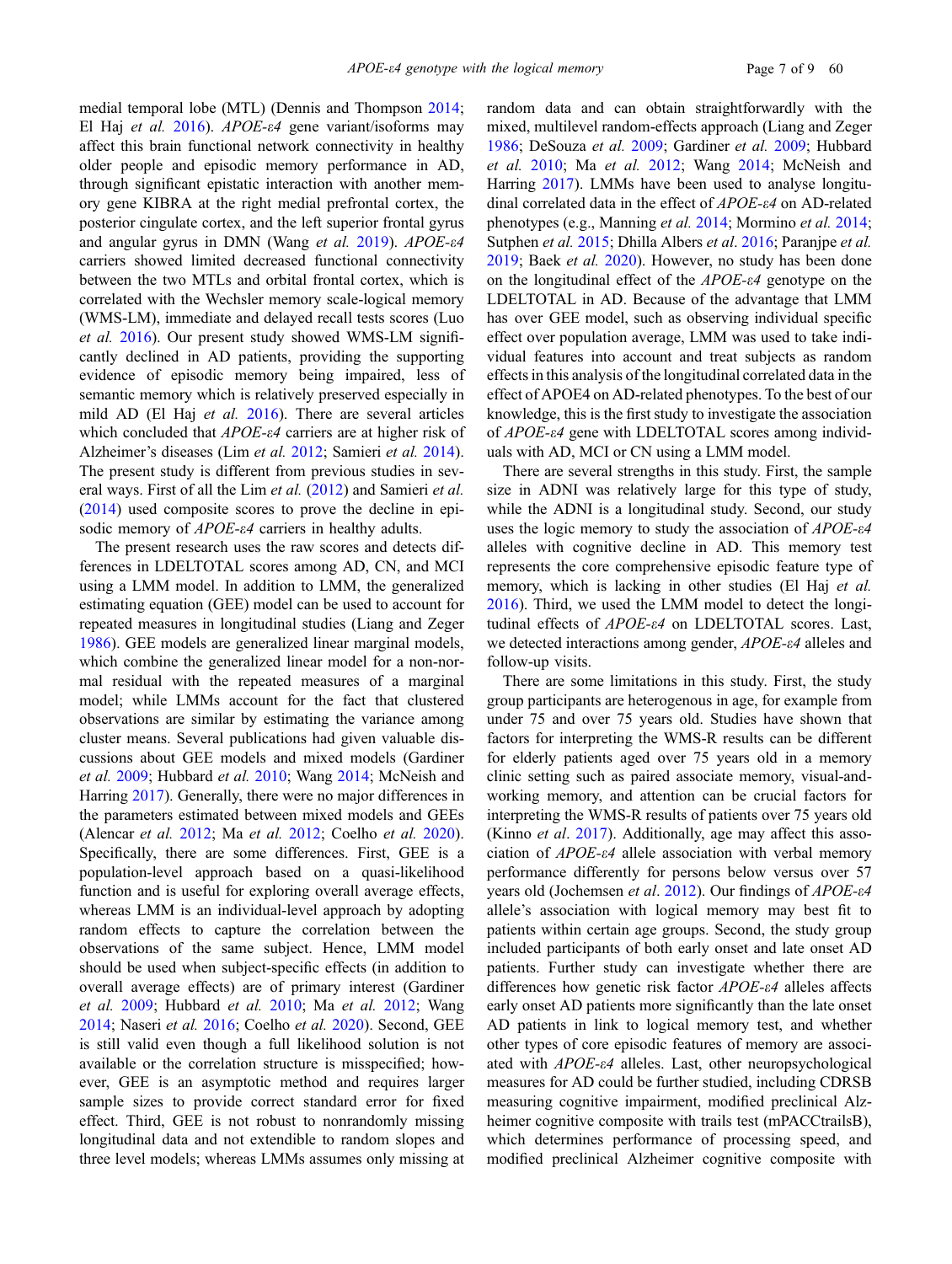<span id="page-7-0"></span>digit test (mPACCdigit) measuring working memory and MMSE, which is used to screen for dementia, its staging and involves registration, recall, and attention (Donohue et al. 2014, 2017; Insel et al. 2019; Nagaraj and Duong [2021\)](#page-8-0). Considering a knowledge gap of APOE4 with LDELTOTAL score in AD, current study focussed on the LDELTOTAL score and included MMSE as a covariate using LMM model.

In conclusion, the results from present study revealed significant differences in LDELTOTAL scores among AD, CN, and MCI at baseline and among APOE-e4 alleles at baseline and a four-year follow-up. Specially, the individuals with one or two APOE-e4 alleles showed significant lower LDELTO-TAL scores compared with individuals without APOE- $\varepsilon$ 4 allele, meanwhile there were significant interactions between APOE-e4 and time of follow-up. Additionally, gender showed interaction with age, education, and  $APOE-<sub>e4</sub>$  with follow-up visits. Using linear mixed model analysis, our findings provide the first evidence of the longitudinal effect of  $APOE-64$ genotype on the logical memory related to AD and the logical memory examination scores could be a good predictor for AD.

#### Acknowledgements

The present study is a secondary data analysis. The original study and ADNI was funded by the Alzheimer's Disease Neuroimaging Initiative (ADNI) (National Institutes of Health Grant U01 AG024904) and DOD ADNI (Department of Defense award number W81XWH-12-2-0012). ADNI is funded by the National Institute on Aging, the National Institute of Biomedical Imaging and Bioengineering, and through generous contributions from the following: AbbVie, Alzheimer's Association; Alzheimer's Drug Discovery Foundation; Araclon Biotech; BioClinica, Inc.; Biogen; Bristol-Myers Squibb Company; CereSpir, Inc.; Cogstate; Eisai Inc.; Elan Pharmaceuticals, Inc.; Eli Lilly and Company; EuroImmun; F. Hoffmann-La Roche Ltd and its affiliated company Genentech, Inc.; Fujirebio; GE Healthcare; IXICO Ltd.; Janssen Alzheimer Immunotherapy Research & Development, LLC.; Johnson & Johnson Pharmaceutical Research & Development LLC.; Lumosity; Lundbeck; Merck & Co., Inc.; Meso Scale Diagnostics, LLC.; NeuroRx Research; Neurotrack Technologies; Novartis Pharmaceuticals Corporation; Pfizer Inc.; Piramal Imaging; Servier; Takeda Pharmaceutical Company; and Transition Therapeutics. The Canadian Institutes of Health Research is providing funds to support ADNI clinical sites in Canada. Private sector contributions are facilitated by the Foundation for the National Institutes of Health [\(www.fnih.org\)](http://www.fnih.org). The grantee organization is the Northern California Institute for Research and Education, and the study is coordinated by the Alzheimer's Therapeutic Research Institute at the University of Southern California. ADNI data are disseminated by the Laboratory for Neuro Imaging at the University of Southern California.

# References

- Alencar A. P., Singer J. M. and Rocha F. M. 2012 Competing regression models for longitudinal data. Biom. J. 54, 214–229.
- Alzheimer's Association, 2019 Alzheimer's disease facts and figures. Alzheimer's Dement. 15, 321–387.
- Baek M. S., Cho H., Lee H. S., Lee J. H., Ryu Y. H. and Lyoo C. H. 2020 Effect of APOE epsilon4 genotype on amyloid-beta and tau

accumulation in Alzheimer's disease. Alzheimers Res. Ther. 12, 140.

- Battista P., Salvatore C. and Castiglioni I. 2017 Optimizing neuropsychological assessments for cognitive, behavioral, and functional impairment classification: A machine learning study. Behav. Neurol. 2017, 1–19.
- Bondi M. W., Jak A. J., Delano-Wood L., Jacobson M. W., Delis D. C. and Salmon D. P. 2008 Neuropsychological contributions to the early identification of Alzheimer's disease. Neuropsychol. Rev. 18, 73–90.
- Bunce D., Fratiglioni L., Small B. J., Winblad B. and Bäckman L. 2004 APOE and cognitive decline in preclinical Alzheimer disease and non-demented aging. Neurology 63, 816–821.
- Caselli R. J., Dueck A. C., Locke D. E., Sabbagh M. N., Ahern G. L., Rapcsak S. Z. et al. 2011 Cerebrovascular risk factors and preclinical memory decline in healthy APOE e4 homozygotes. Neurology 76, 1078–1084.
- Cockrell J. R. and Folstein M. F. 1988 Mini-mental state examination (MMSE). Psychopharmacol. Bull. 24, 689–669.
- Coelho R., Infante P. and Santos M. N. 2020 Comparing GLM, GLMM, and GEE modeling approaches for catch rates of bycatch species: A case study of blue shark fisheries in the South Atlantic. Fish. Ocean. 29, 169–184.
- Das H. K., McPherson J., Bruns G. A. P., Karathanasis S. K. and Breslow J. L. 1985 Isolation, characterization, and mapping to chromosome 19 of the human apolipoprotein E gene. J. Biol. Chem. 260, 6240–6247.
- Dennis E. L. and Thompson P. M. 2014 Functional brain connectivity using fMRI in aging and Alzheimer's disease. Neuropsychol. Rev. 24, 49–62.
- DeSouza C. M., Legedza A. T. and Sankoh A. J. 2009 An overview of practical approaches for handling missing data in clinical trials. J. Biopharm. Stat. 19, 1055–1073.
- Dhilla Albers A., Asafu-Adjei J., Delaney M. K., Kelly K. E., Gomez-Isla T., Blacker D. et al. 2016 Episodic memory of odors stratifies Alzheimer biomarkers in normal elderly. Ann. Neurol. 80, 846–857.
- Donohue M. C., Sperling R. A., Petersen R., Sun C. K., Weiner M. W., Aisen P. S. and Alzheimer's Disease Neuroimaging Initiative 2017 Association between elevated brain amyloid and subsequent cognitive decline among cognitively normal persons. JAMA 22, 2305–2316.
- Donohue M. C., Sperling R. A., Salmon D. P., Rentz D. M., Raman R., Thomas R. G. et al. 2014 The preclinical Alzheimer cognitive composite: measuring amyloid-related decline. JAMA Neurol. 71, 961–970.
- El Haj M., Antoine P., Amouyel P., Lambert J. C., Pasquier F. and Kapogiannis D. 2016 Apolipoprotein E (APOE) e4 and episodic memory decline in Alzheimer's disease: A review. Ageing Res. Rev. 27, 15–22.
- Gardiner J. C., Luo Z. and Roman L. A. 2009 Fixed effects, random effects and GEE: what are the differences? Stat. Med. 28, 221–239.
- Gatz M., Reynolds C. A., Fratiglioni L., Johansson B., Mortimer J. A., Berg S. et al. 2006 Role of genes and environments for explaining Alzheimer disease. Arch. Gen. Psychiatry 63, 168.
- Hua X., Leow A. D., Parikshak N., Lee S., Chiang M. C., Toga A. W. *et al.* 2008 Tensor-based morphometry as a neuroimaging biomarker for Alzheimer's disease: an MRI study of 676 AD, MCI, and normal subjects. Neuroimage 43, 458–469.
- Hubbard A. E., Ahern J., Fleischer N. L., Van der Laan M., Lippman S. A., Jewell N. et al. 2010 To GEE or not to GEE: comparing population average and mixed models for estimating the associations between neighborhood risk factors and health. Epidemiology 21, 467–474.
- Insel P. S., Weiner M., Mackin R. S., Mormino E., Lim Y. Y., Stomrud E. et al. 2019 Determining clinically meaningful